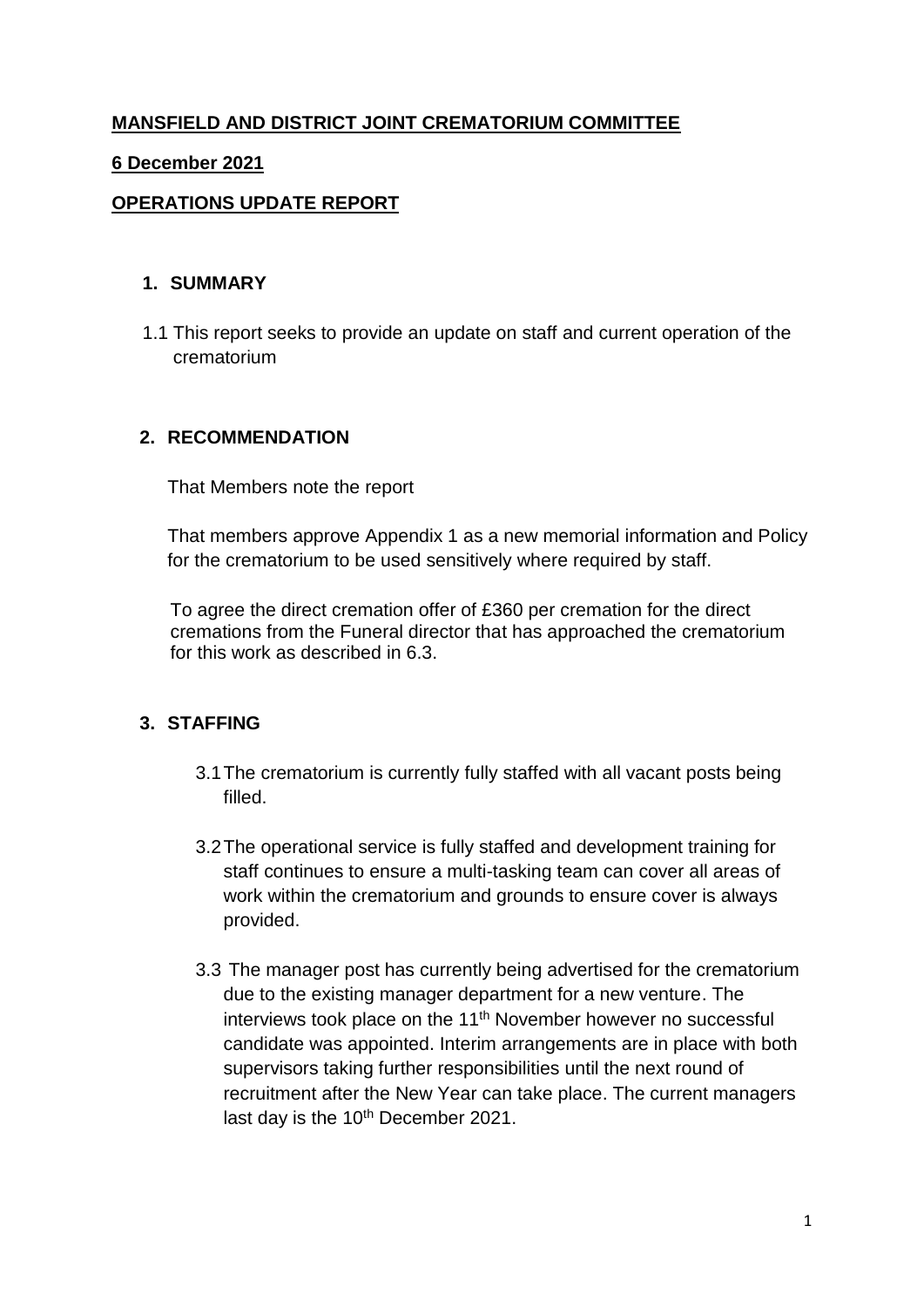# **4. COVID-19**

- a. The number of funerals have are holding steady however services are still being booked across both Chapels however numbers have become steady, averaging 10 - 12 service per day.
- b. The staff continue to work in a Covid secure way, and adhering to measures where possible. They remain flexible and committed to ensuring that services are not affected and are operated in a safe manner.
- c. They continue to work outside with the available resources to keep the grounds in good condition and are just implementing Winter maintenance works and new borders throughout.
- d. Witnessed strewing's continue
- e. The Book of Remembrance has continued to remain open Monday to Friday due to the safety measures that have been implemented to reduce the risk to staff and visitors. Floral Halls remain open for the public through the week also
- f. Face coverings in all public areas are still requirement for staff in line with MDC procedures / government guidelines as well as hand sanitiser and appropriate signage as per the risk assessments.

## **5. New Proposals**

- a. The Crematorium and cemeteries booking system is still being updated The system is now having new features upgraded such as online booking, financial management and memorial management packages added. This has encountered further delays due to the ICT resource and connection issues.
- b. A new water main is required for the crematorium building due to low pressure issues for the main building, this is to be funded from the capital funding that the crematorium currently has available. £20K has been placed in a separate code for this work from this budget to ensure water supply to the crematorium continues uninterrupted. This has not being replaced since the crematorium was built and is now past its life expectancy.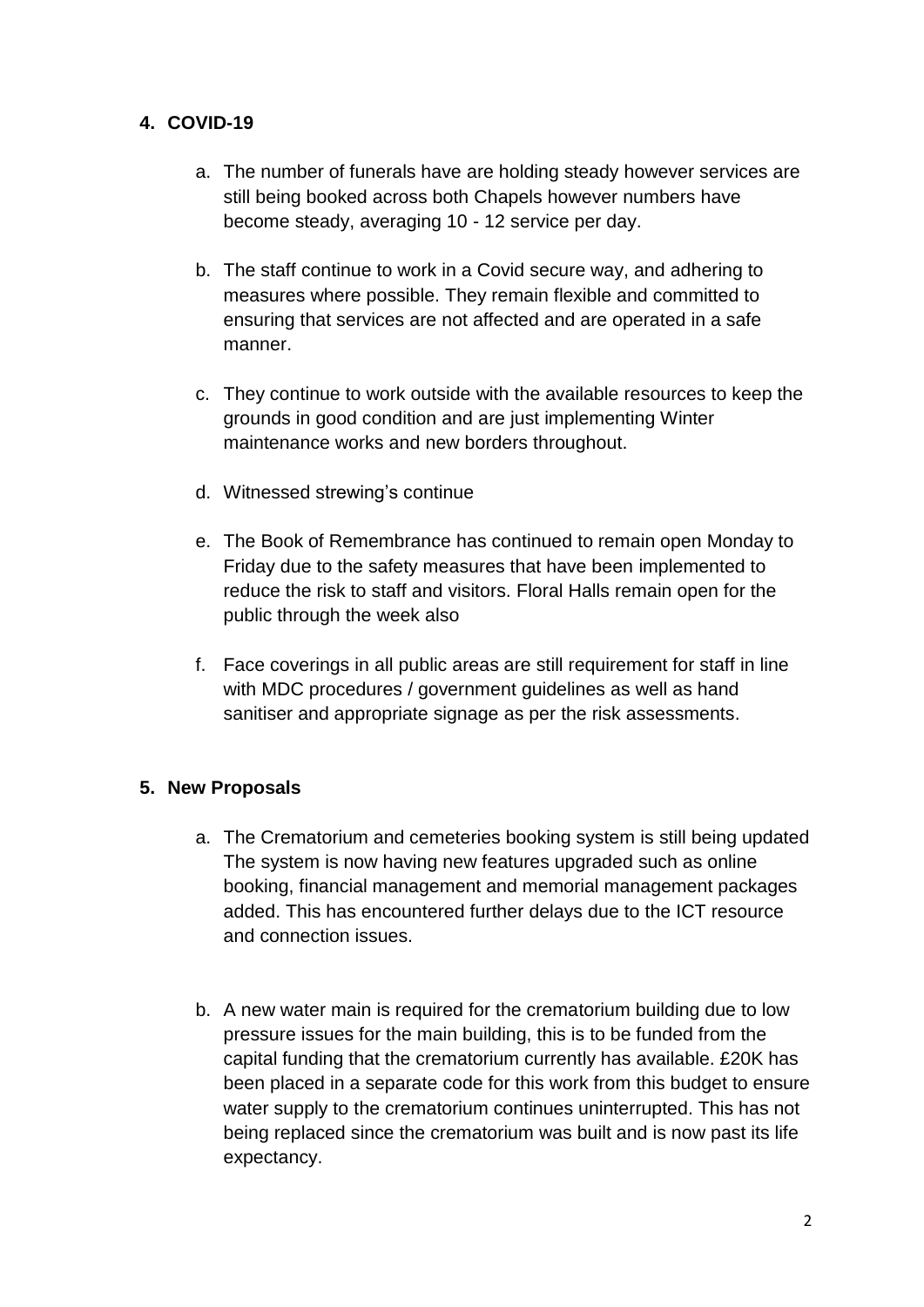- c. The crematorium for many years has had the use of a franking machine on site. The contract for this has now been cancelled therefore the crematorium is now running this until this expires in February 2022. This will then provide a saving to the crematorium of £1300 per annum as post can be sent via the Mansfield corporate system through the civic centre post room.
- d. New CCTV is being sourced to cover the whole site, this is to update the current system to allow better security and ensure site and staff safety throughout. The cost of this is around £20K and currently being procured from the capital budget.
- e. The Audio/Visual system is being upgraded for both chapels to ensure the provision of music and webcasting is at its best for the bereaved at all times. Existing equipment is now becoming obsolete and requires upgrading to continue operation. The cost of this is £14K for both chapels.

(For the items above in sections B, D and E these items can be moved to a new build facility should that option be decided by the committee moving forward however the need for these changes is necessary to ensure sustainable and high quality service delivery).

- f. There is currently a development programme coming in to place for the pond area to turn this area in to a better water feature with lower maintenance and provide further memorials to the bereaved. Included in this development is the upgrading of the infant scattering area for child cremated remains to provide a peaceful and tranquil setting for parents to scatter their babies' ashes.
- g. Mansfield Crematorium are to hold the annual Christmas service this year on Saturday 11th December 2021. As no service took place last year due to the pandemic, staff at the crematorium have been working on getting this advertised, and arranging speakers and groups to play at the service. Invites have been sent to all members of the committee. Also the Christmas opening hours will be slightly different this year as the crematorium will remain open on the  $29<sup>th</sup>$  and  $30<sup>th</sup>$  December however will be closed on the 31<sup>st</sup> December to allow the cremators a rest period as well as allowing staff much needed time off after such as difficult couple of years. The Book of Remembrance will remain open and staff will be available if required.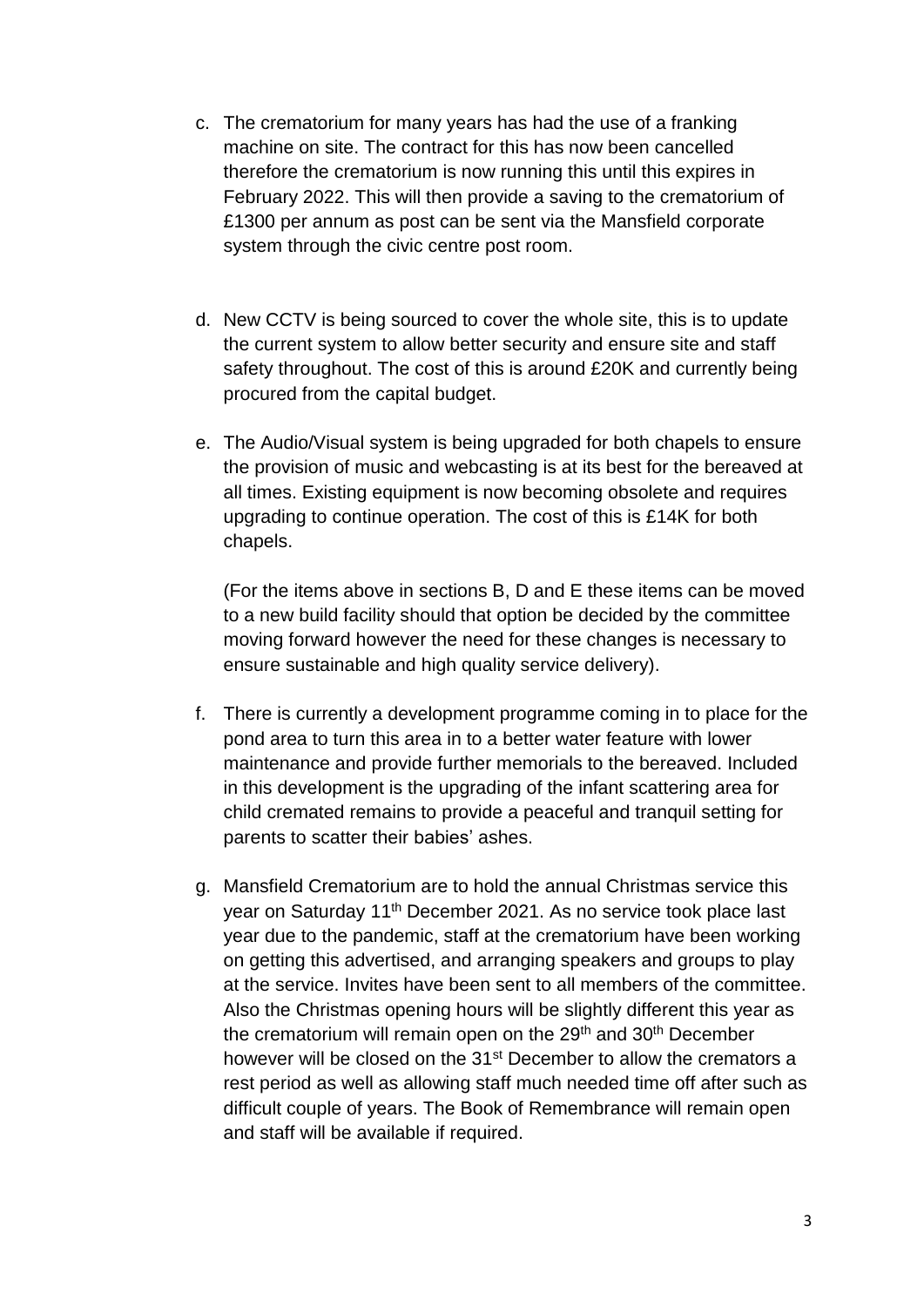# **6. Commercial Innovation**

6.1 Electric equipment has been ordered and delivered for the Crematorium staff to reduce carbon emissions from grounds machinery with 2 electric mowers now in use on site, 2 electric strimmer's, hedge trimmers, chain saws and leaf blowers.

6.2 New Memorial options have now been procured at the crematorium to give the client more options when remembering their loved ones. The installation of new memorial line will commence shortly as all memorial products have now been ordered and awaiting delivery along with new memorial information and policy redesign. (See appendix 1 for memorial photos of those ordered).

6.3 The crematorium has been approached by a local funeral director to seek information if the crematorium is interested in taking the direct cremations from this Funeral director on an annual basis. This would involve every direct cremation from this Funeral Director coming to Mansfield crematorium and reviewed annually. This would generate further income for the service as well as providing a highly dignified and local cremation service to the residents of each Authority. The amount of direct cremations would be on average 85 per annum and to provide an offer of £360 per cremation would generate in excess of £30K per annum extra to what is currently being achieved.

## 7. **Cremation Data**

7.1 The number of cremations carried out between 1 July 2021 and 30 September 2021 is 558, which is an increase compared to 511 over the same period in 2020.

The number of cremations estimated for 2021/22 is 2100 from April 2021 – March 2022.

The throughput figures will continue to be reviewed monthly and any further changes will be reflected in the budgetary forecasts.

The table below shows a comparison per Quarter over the last 2 years. This is a working table and will be populated as the year goes through.

| <b>Cremation Data</b> |         |  |         |  |         |
|-----------------------|---------|--|---------|--|---------|
|                       |         |  |         |  |         |
| Year                  | 2019/20 |  | 2020/21 |  | 2021/22 |
|                       |         |  |         |  |         |
| Q1                    | 565     |  | 745     |  | 533     |
| Q <sub>2</sub>        | 505     |  | 511     |  | 558     |
| Q <sub>3</sub>        | 579     |  | 640     |  |         |
| Q <sub>4</sub>        | 660     |  | 838     |  |         |
|                       |         |  |         |  |         |
| Total                 | 2309    |  | 2734    |  |         |